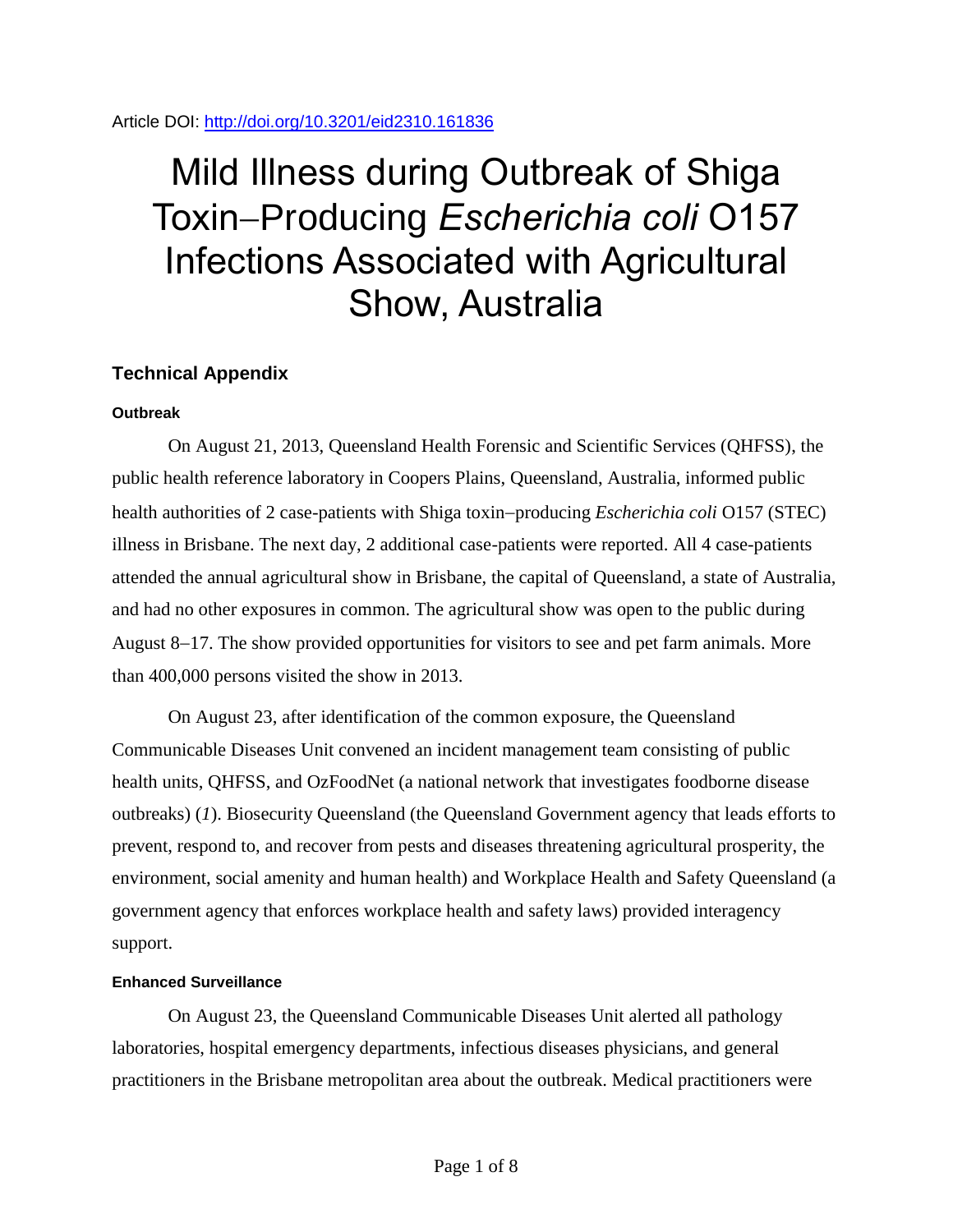requested to submit bloody stool specimens for STEC testing and to avoid use of antimicrobial drugs for potential cases because of previously reported associations between antimicrobial drug use and hemolytic uremic syndrome (HUS) (*2*). Pathology laboratories were requested to review test results for recently collected bloody stool specimens and forward these specimens to QHFSS for STEC testing. Case finding was assisted by a media release on August 23 that alerted the public about cases of STEC associated with the agricultural show and advised persons who attended the show and in whom bloody, severe, or persistent diarrhea subsequently developed to seek medical attention (*3*).

#### **Case Definition**

A confirmed primary case was defined as a case in a person in whom all 4 virulence genes (Shiga toxin [*stx*], intimin [*eaeA*], enterohemolysin [*ehxA*], and autoagglutinating adhesion [*saa*]) were detected by PCR in a stool specimen and who had visited the annual agricultural show and whose onset of illness or whose stool specimen collection date was within 14 days of attendance. A probable primary case was similarly defined, except for differences in the STEC strain and virulence genes. A secondary case was also similarly defined, except that the case was epidemiologically linked to a primary case, and that the secondary case-patient did not attend the agricultural show or the onset of illness was >14 days after attending the agricultural show. The case definition excluded case of STEC illness that were not associated with the agricultural show. The end of the outbreak was defined by an absence of new cases during 2 incubation periods (28 days) of the onset of illness in the last confirmed outbreak-associated case of STEC illness.

HUS was defined as the presence of microangiopathic hemolytic anemia, thrombocytopenia (i.e., platelet count  $\langle 150,000/\mu L \rangle$ ), and renal insufficiency. Renal insufficiency was defined as a creatinine level greater than the upper limit of the reference range for age (*4*).

## **Case Investigations and CaseControl Study**

Public health units administered the standard Queensland Health STEC case questionnaire to all case-patients identified in this outbreak (*5*). The proportion of case-patients who reported symptoms was based on persons for whom data for the specific field was available. For the case–control study, a supplementary questionnaire was developed to obtain additional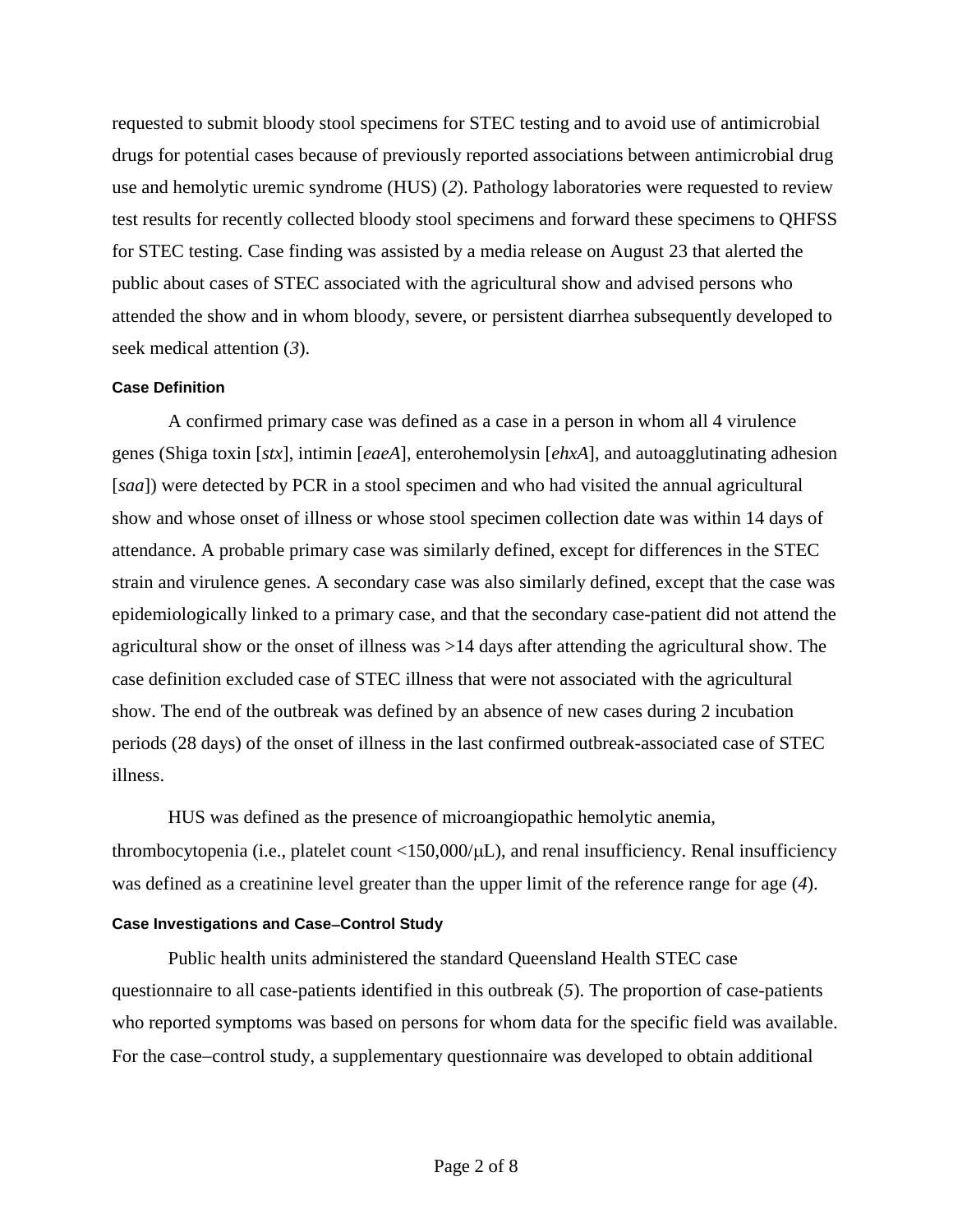information related to animal contact, hand hygiene, and food consumption at the agricultural show.

The supplementary questionnaire was administered to primary case-patients. Controls for the case–control study were asymptomatic household contacts who visited the agricultural show and had negative test results for STEC infection. The parent or guardian were interviewed for case-patients and household contacts  $\leq 14$  years of age. For persons 15–17 years of age, verbal consent of the parent or guardian was obtained before the interview was conducted.

#### **Statistical Analysis**

Data were analyzed by using Epi Info 7 (Centers for Disease Control and Prevention, Atlanta, GA, USA). Univariate analysis generating crude odds ratios with 95% CIs was used to investigate associations between potential risk factors and STEC infection (Technical Appendix Table 1). Variables with a p value <0.05 were included in multivariable logistic regression models for further assessment. Potential collinear variables were assessed by using the Cramer V statistic (Stata version 11.0; StataCorp LLC, College Station, TX, USA). To assess the effect of using other household members as controls, we also performed matched analyses adjusting for age and sex.

#### **Environmental Investigation**

Environmental health officers reviewed infection prevention and control measures at the agricultural show animal pavilion, including handwashing facilities, signs encouraging visitors to wash their hands, and animal waste disposal. Environmental samples (including remaining composite straw, shavings, and visible manure) were obtained from the animal nursery for laboratory testing after the show had ended. Biosecurity Queensland coordinated a risk assessment of the animal contact areas, traced animals that had been on display, and subsequently collected animal fecal samples for STEC testing.

#### **Laboratory Investigation**

# STEC Detection

All specimens were inoculated into *E. coli* enrichment broth (Difco, Franklin Lakes, NJ, USA) for 16–24 h at 37°C, which was then plated onto MacConkey agar for 16–24 h at 37°C. Resulting growth was screened for the *stx1*, *stx2*, *eaeA*, *ehxA*, and *saa* genes (*6*). Cultures positive for *stx1* and/or *stx2* were subcultured to isolate pure growth for further testing. The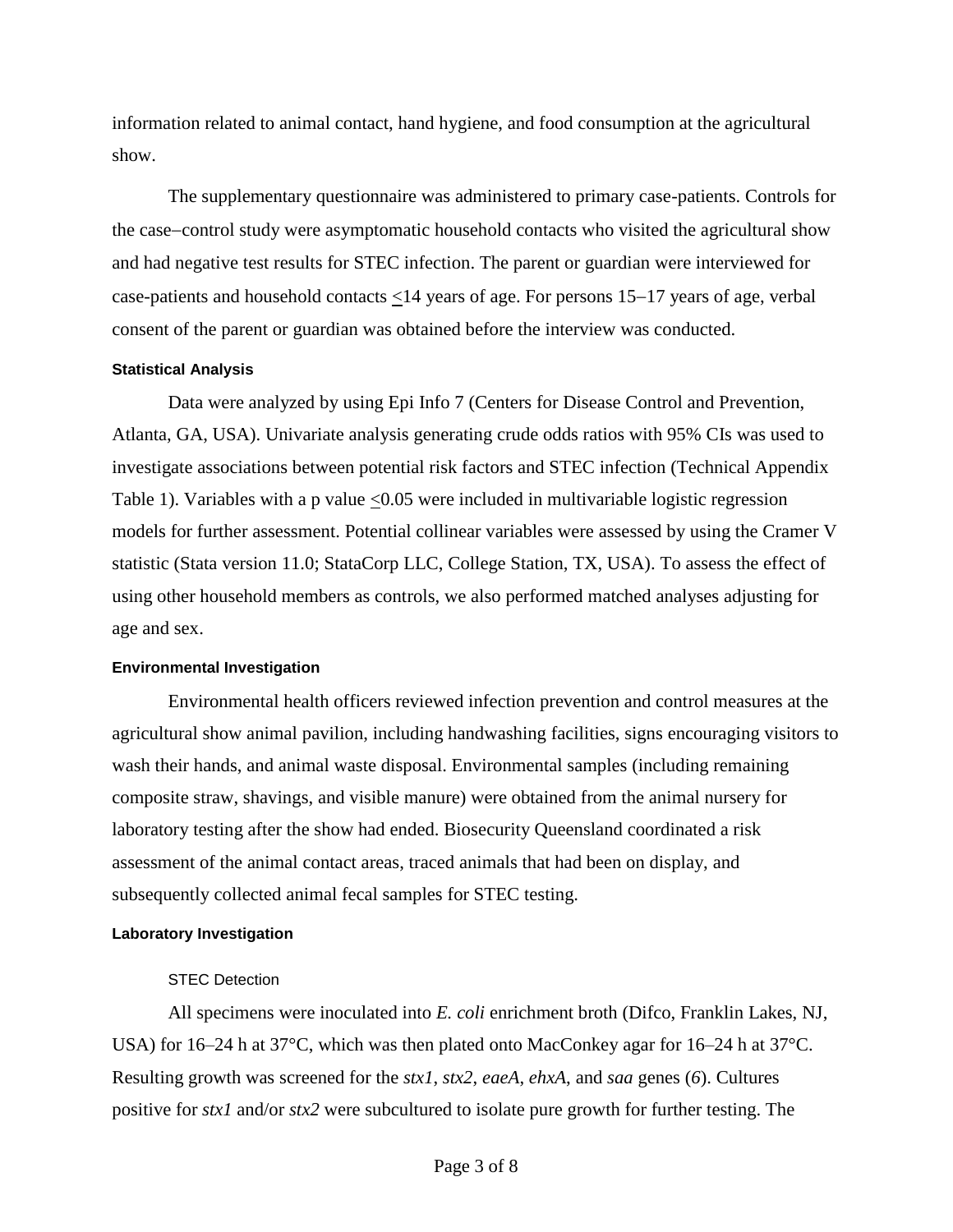expression of *stx1* and *stx2* was determined on selected isolates by using Immunocard STAT! EHEC (Meridian Bioscience, Cincinnati, OH, USA) and Shiga toxin Quik Chek (Alere, Waltham, MA, USA) tests according to the manufacturer's instructions. All *stx1* and/or *stx2* gene–positive *E.coli* isolates were serotyped for O and H antigens (H typing performed by the Microbiological Diagnostic Unit, Melbourne, Victoria, Australia).

## Molecular Characterization

Shiga toxin gene subtyping for *stx1* and *stx2* was performed for all isolates available (*7*– *10*). Multilocus variable number tandem repeats analysis (MLVA) was also performed by using 2 schemes, 1 specific for all *E. coli* isolates and 1 specific for to serogroup O157 isolates (*11*,*12*).

Whole-genome sequencing was performed for selected isolates and demonstrated the molecular profile associated with the outbreak (3 human isolates, 1 ovine isolate, 1 caprine isolate, 1 bovine isolate, 1 bedding isolate). A total of 300 ng of genomic DNA was sheared by ultrasonification to 300-bp fragments by using an S220/E220 ultrasonicator (Covaris, Woburn, MA, USA).

Samples were prepared into barcoded fragment libraries by using the Ion Plus Fragment Library Kit and IonXpress barcode adaptors, and sequenced on an Ion Torrent PGM by using the Ion PGM Hi-Q Sequencing Kit, the Ion PGM Hi-Q Chef Kit, and 316v2 chips (Life Technologies, Waltham, MA, USA) according to the manufacturer's instructions. Libraries were assessed by using TapeStation 2200 with High Sensitivity D1000 Screen Tape (Agilent Technologies, Santa Clara, CA, USA). Quality check filtering, trimming, and adaptor sequence removal was performed by Torrent Suite software (Life Technologies, Waltham, MA). Raw reads are located in the sequence read archive under BioProject PRJNA342737.

FASTQ sequences were mapped to the reference genome of *E. coli* O157:H7 strain Sakai (NC\_002695) by using Geneious R7 (http://www.geneious.com/). De novo assemblies produced by the Geneious R7 assembler were used to identify in silico multilocus sequence typing alleles in Ridom SeqSphere+ according to a standard scheme (http://mlst.warwick.ac.uk/mlst/dbs/Ecoli) (*13*).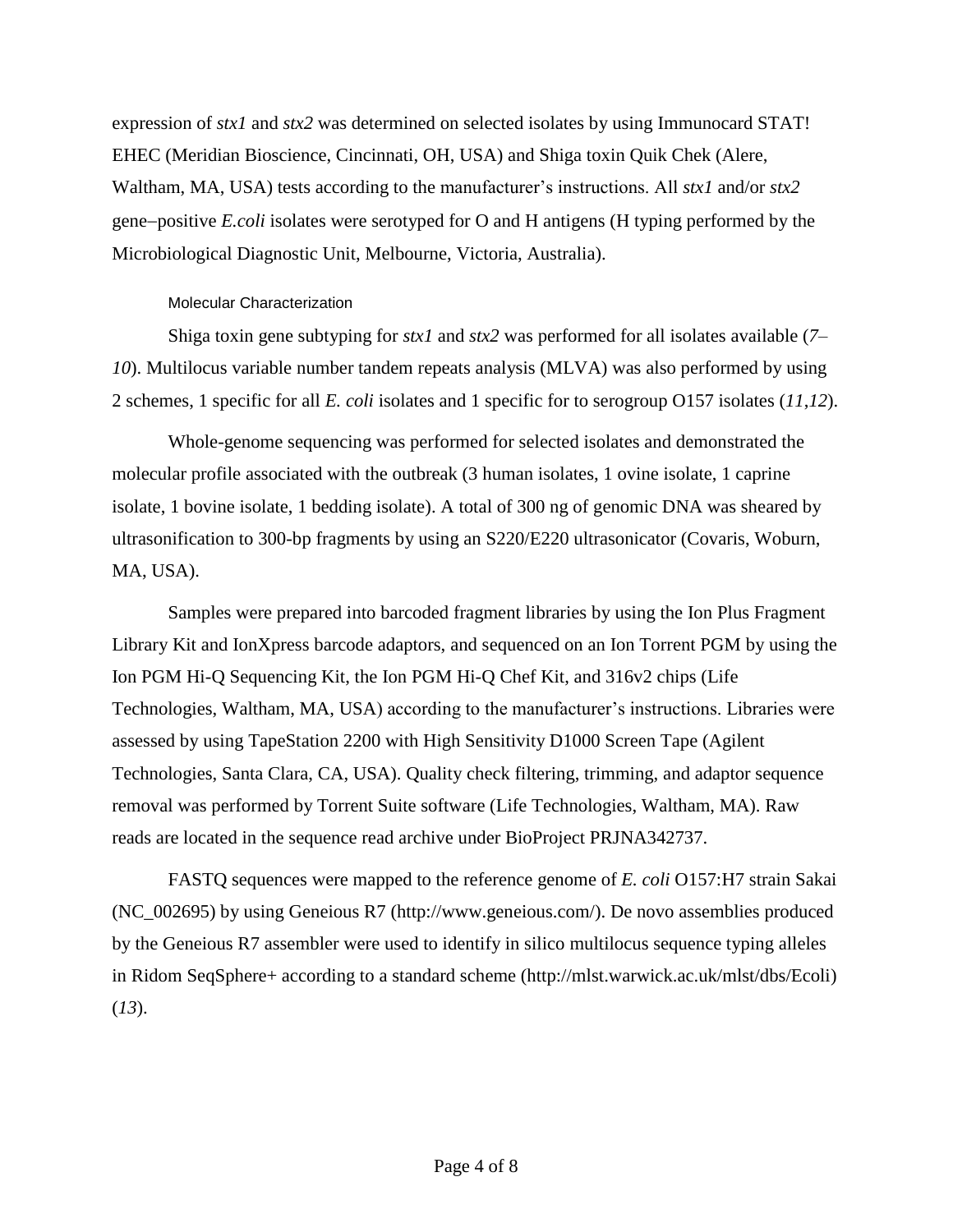## **Ethics**

Ethical approval was not required because all activities contributed to the public health response in identifying, characterizing, and controlling disease. Outbreak prevention and control measures are covered under the Public Health Act 2005, Queensland (*14*).

#### **Results**

#### **Environmental Investigation**

The 2013 agricultural show displayed >10,000 animals and included sections where direct contact between visitors and animals could occur. The animal boulevard included a large animal nursery where visitors could pat and feed farm animals, including goats, lambs, calves, piglets, chicks, ducklings, donkeys, and turkeys. A milking demonstration took place in an area adjacent to the animal nursery and visitors were invited to milk a cow. Unpasteurized milk was not served. Visitors could also view the birth of lambs that took place in an enclosed booth. The birthed lambs were available for supervised petting after  $\geq 24$  h after veterinary clearance. Other animals displayed in the animal boulevard and other pavilions were less accessible to the public for direct contact.

The number of visitors in the animal nursery was not restricted. Limited unsupervised handwashing facilities were available opposite the exit of the animal nursery. Hand sanitizers were available in other areas. Signs in animal contact areas encouraged visitors to wash their hands. Staff at the agricultural show regularly removed animal waste from animal contact areas.

#### **Laboratory Investigation**

Stool samples from 56 of 57 case-patients showed identical virulence gene profiles, consisting of *stx1, stx2*, *eaeA,* and *ehxA .* The virulence gene profile of the remaining probable primary case-patient was only *stx2* and *ehxA*. Twenty bovine, 4 ovine, and 2 caprine fecal samples were tested from animals traced to other properties after the show had ended. Serotype O157:H- was confirmed from 51 of the human cases, and also from ovine, caprine, and bovine feces, and the animal bedding sample. All O157:H- isolated from animal and environmental sources displayed the same MLVA profiles  $(6\_8\_2\_9\_4\_7\_8\_2\_3\_8$  and  $11–7-13–4-5–6-4–9)$ (Technical Appendix Table 2), *stx1a* and *stx2c* subtypes, and sequence type ST11, and 2/51 of human isolates differed by 1 allele in 1 of the MLVA profiles. Although *E. coli* O157 has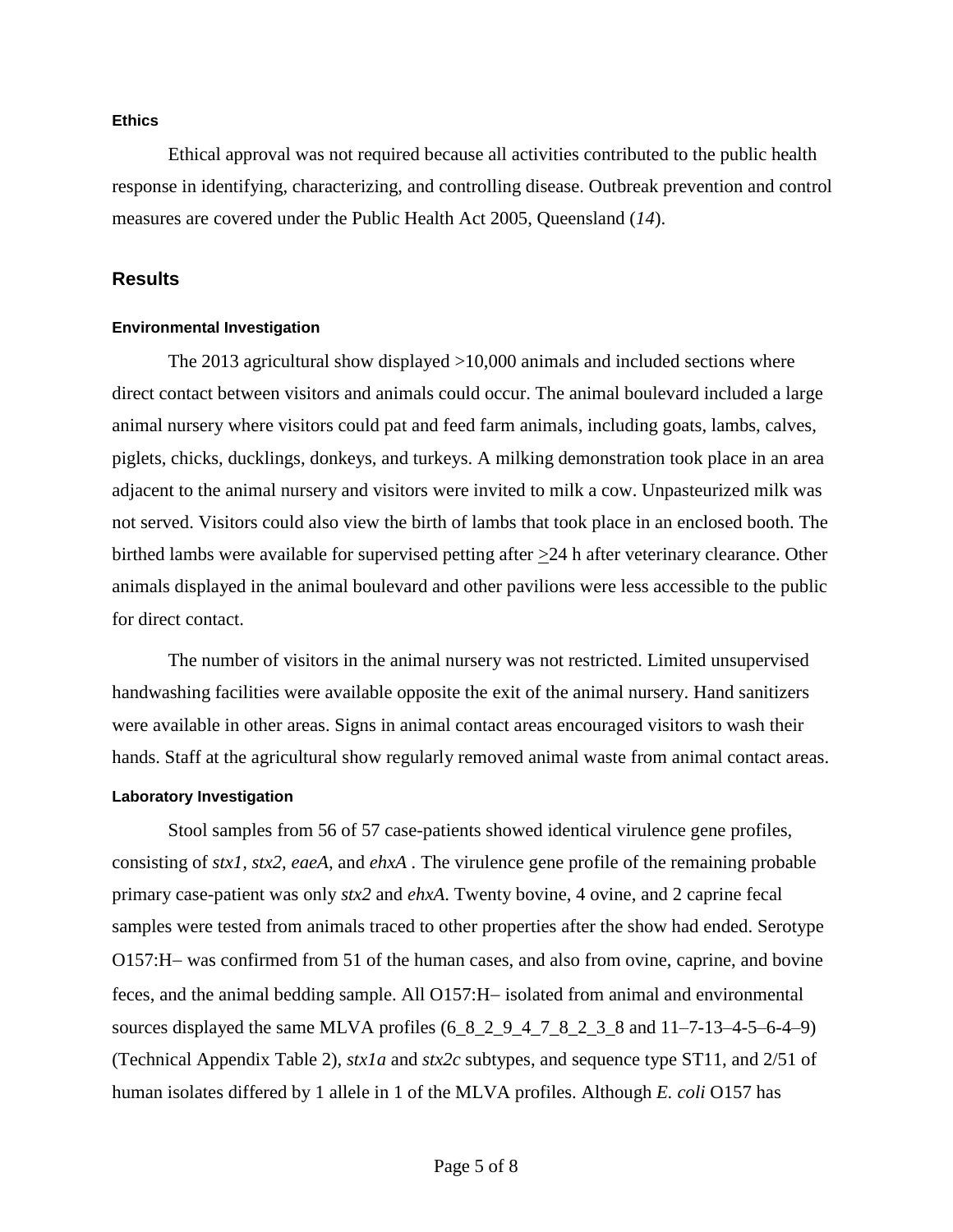frequently been reported to belong to sequence type 11 (*13*), the MLVA profiles were novel to the Queensland collection of previously typed STEC isolates  $(n = 112)$ .

## **References**

- 1. OzFoodNet. A network to enhance the surveillance of foodborne diseases in Australia. Commonwealth of Australia 2005 [cited 2016 Sep 25]. http://www.ozfoodnet.gov.au/internet/ozfoodnet/publishing.nsf/Content/copyright-1
- 2. Wong CS, Jelacic S, Habeeb RL, Watkins SL, Tarr PI. The risk of the hemolytic-uremic syndrome after antibiotic treatment of *Escherichia coli* O157:H7 infections. N Engl J Med. 2000;342:1930– 6. [PubMed](https://www.ncbi.nlm.nih.gov/entrez/query.fcgi?cmd=Retrieve&db=PubMed&list_uids=10874060&dopt=Abstract) <http://dx.doi.org/10.1056/NEJM200006293422601>
- 3. Queensland Health. Queensland Health issues public health alert for STEC. Queensland Health August 22, 21013 [cited 2016 Sep 25]. https://www.facebook.com/QLDHealth/posts/460032644104823
- 4. Freedman SB, Xie J, Neufeld MS, Hamilton WL, Hartling L, Tarr PI; Alberta Provincial Pediatric Enteric Infection Team (APPETITE). Shiga toxin-producing *Escherichia coli* infection, antibiotics, and risk of developing hemolytic uremic syndrome: a meta-analysis. Clin Infect Dis. 2016;62:1251–8. [PubMed](https://www.ncbi.nlm.nih.gov/entrez/query.fcgi?cmd=Retrieve&db=PubMed&list_uids=26917812&dopt=Abstract) <http://dx.doi.org/10.1093/cid/ciw099>
- 5. Queensland Government. EHEC/HUS case report form. Queensland Government February 4, 2003 [cited 2016 Sep]. https://www.health.qld.gov.au/foodsafety/documents/EHECCRF.pdf
- 6. Paton AW, Paton JC. Direct detection and characterization of Shiga toxigenic *Escherichia coli* by multiplex PCR for *stx*1, *stx*2, *eae, ehxA*, and *saa.* J Clin Microbiol. 2002;40:271–4. [PubMed](https://www.ncbi.nlm.nih.gov/entrez/query.fcgi?cmd=Retrieve&db=PubMed&list_uids=11773130&dopt=Abstract) <http://dx.doi.org/10.1128/JCM.40.1.271-274.2002>
- 7. Persson S, Olsen KE, Ethelberg S, Scheutz F. Subtyping method for *Escherichia coli* Shiga toxin (verocytotoxin) 2 variants and correlations to clinical manifestations. J Clin Microbiol. 2007;45:2020–4. [PubMed](https://www.ncbi.nlm.nih.gov/entrez/query.fcgi?cmd=Retrieve&db=PubMed&list_uids=17446326&dopt=Abstract) <http://dx.doi.org/10.1128/JCM.02591-06>
- 8. Wang G, Clark CG, Rodgers FG. Detection in *Escherichia coli* of the genes encoding the major virulence factors, the genes defining the O157:H7 serotype, and components of the type 2 Shiga toxin family by multiplex PCR. J Clin Microbiol. 2002;40:3613-9. [PubMed](https://www.ncbi.nlm.nih.gov/entrez/query.fcgi?cmd=Retrieve&db=PubMed&list_uids=12354854&dopt=Abstract) <http://dx.doi.org/10.1128/JCM.40.10.3613-3619.2002>
- 9. Osek J. Development of a multiplex PCR approach for the identification of Shiga toxin-producing *Escherichia coli* strains and their major virulence factor genes. J Appl Microbiol. 2003;95:1217– 25. [PubMed](https://www.ncbi.nlm.nih.gov/entrez/query.fcgi?cmd=Retrieve&db=PubMed&list_uids=14632994&dopt=Abstract) <http://dx.doi.org/10.1046/j.1365-2672.2003.02091.x>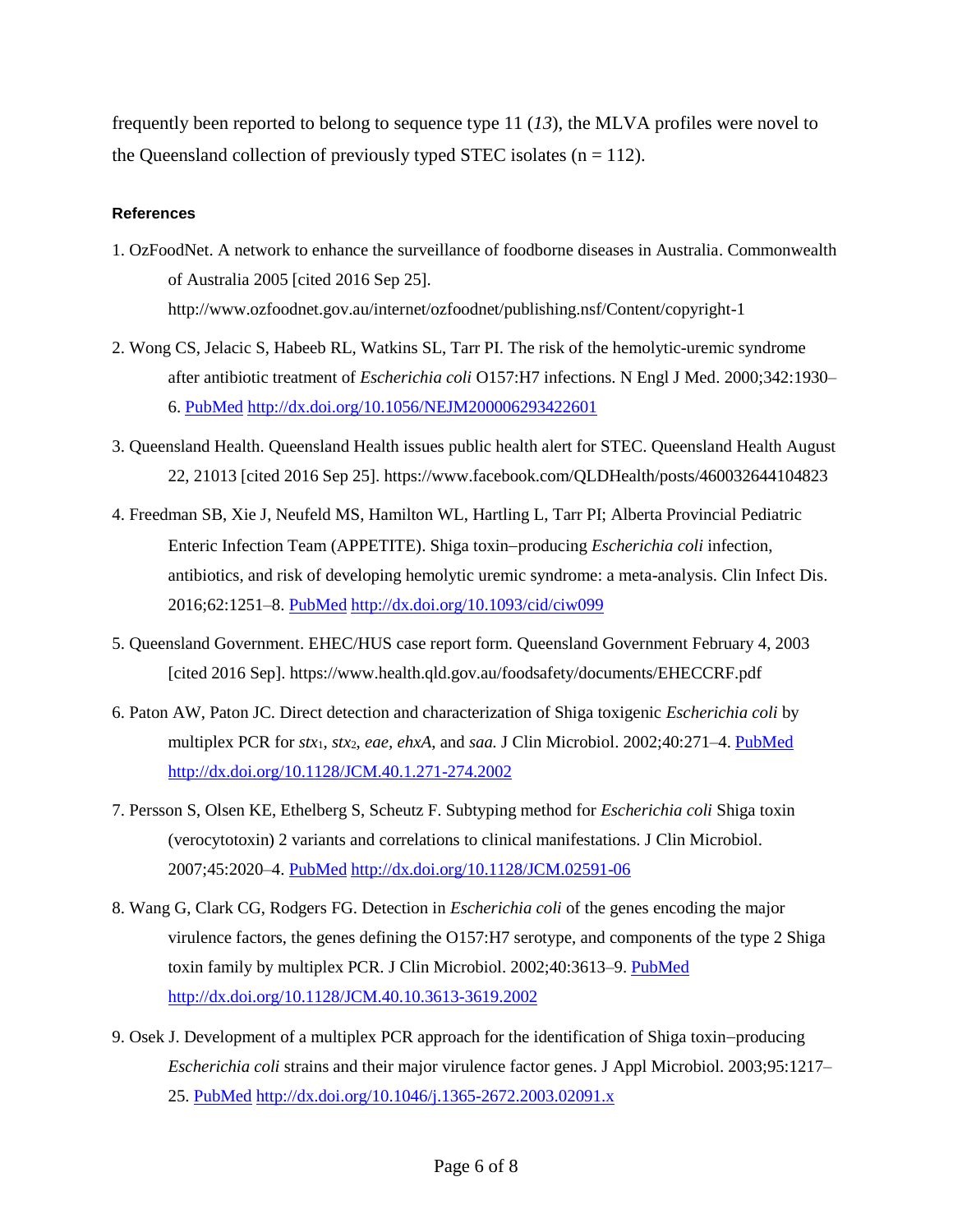- 10. Beutin L, Miko A, Krause G, Pries K, Haby S, Steege K, et al. Identification of human pathogenic strains of Shiga toxin-producing *Escherichia coli* from food by a combination of serotyping and molecular typing of Shiga toxin genes. Appl Environ Microbiol. 2007;73:4769–75. [PubMed](https://www.ncbi.nlm.nih.gov/entrez/query.fcgi?cmd=Retrieve&db=PubMed&list_uids=17557838&dopt=Abstract) <http://dx.doi.org/10.1128/AEM.00873-07>
- 11. Løbersli I, Haugum K, Lindstedt BA. Rapid and high resolution genotyping of all *Escherichia coli* serotypes using 10 genomic repeat-containing loci. J Microbiol Methods. 2012;88:134–9[.](https://www.ncbi.nlm.nih.gov/entrez/query.fcgi?cmd=Retrieve&db=PubMed&list_uids=22088357&dopt=Abstract) [PubMed](https://www.ncbi.nlm.nih.gov/entrez/query.fcgi?cmd=Retrieve&db=PubMed&list_uids=22088357&dopt=Abstract) <http://dx.doi.org/10.1016/j.mimet.2011.11.003>
- 12. Hyytia-Trees E, Lafon P, Vauterin P, Ribot EM. Multilaboratory validation study of standardized multiple-locus variable-number tandem repeat analysis protocol for Shiga toxin-producing *Escherichia coli* O157: a novel approach to normalize fragment size data between capillary electrophoresis platforms. Foodborne Pathog Dis. 2010;7:129–36. [PubMed](https://www.ncbi.nlm.nih.gov/entrez/query.fcgi?cmd=Retrieve&db=PubMed&list_uids=19785535&dopt=Abstract) <http://dx.doi.org/10.1089/fpd.2009.0371>
- 13. Wirth T, Falush D, Lan R, Colles F, Mensa P, Wieler LH, et al. Sex and virulence in *Escherichia coli:* an evolutionary perspective. Mol Microbiol. 2006;60:1136-51. [PubMed](https://www.ncbi.nlm.nih.gov/entrez/query.fcgi?cmd=Retrieve&db=PubMed&list_uids=16689791&dopt=Abstract) <http://dx.doi.org/10.1111/j.1365-2958.2006.05172.x>
- 14. The State of Queensland. Public Health Act 2005. The State of Queensland 2005 [cited 2016 Sep 26]. <https://www.legislation.qld.gov.au/LEGISLTN/CURRENT/P/PubHealA05.pdf>